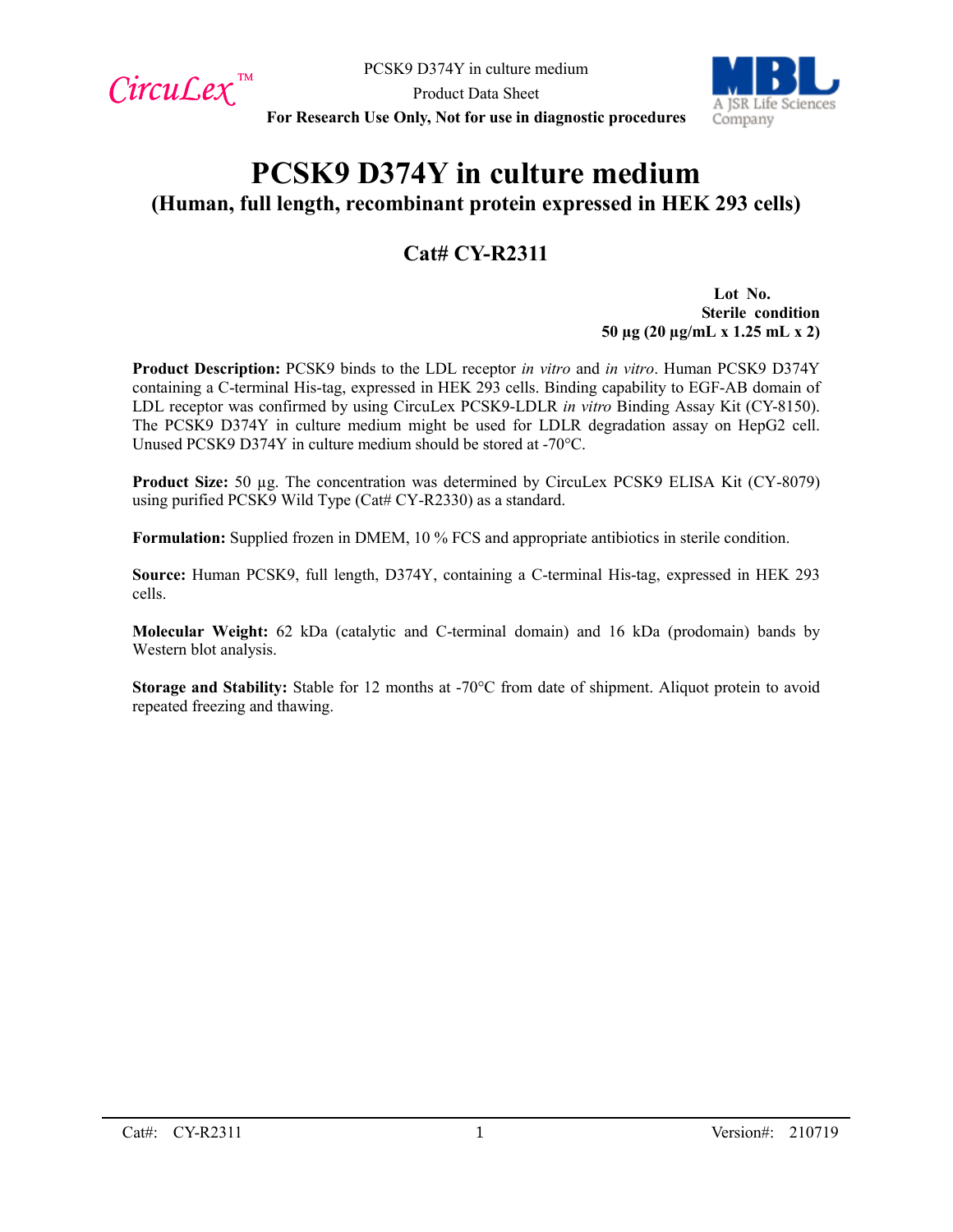



## **For Research Use Only, Not for use in diagnostic procedures**

**Fig.1.** Binding capability to EGF-AB domain of LDL receptor was confirmed by using CircuLex PCSK9-LDLR *in vitro* Binding Assay Kit (CY-8150)



### **References:**

- 1. Seidah NG, Benjannet S, Wickham L, Marcinkiewicz J, Jasmin SB, Stifani S, Basak A, Prat A, Chretien M (2003) Proc Natl Acad Sci USA 100:928–933.
- 2. Abifadel M, Varret M, Rabes JP, Allard D, Ouguerram K, Devillers M, Cruaud C, Benjannet S, Wickham L, Erlich D, et al. (2003) Nat Genet 34:154–156.
- 3. Leren TP (2004) Clin Genet 65:419–422.
- 4. Allard D, Amsellem S, Abifadel M, Trillard M, Devillers M, Luc G, Krempf M, Reznik Y, Girardet JP, Fredenrich A, et al. (2005) Hum Mutat 26:497.
- 5. Cohen JC, Boerwinkle E, Mosley TH, Jr, Hobbs HH (2006) N Engl J Med 354, 1264–1272.
- 6. Berge KE, Ose L, Leren TP (2006) Arterioscler Thromb Vasc Biol 26:1094–1100.
- 7. Maxwell KN, Breslow JL (2004) Proc Natl Acad Sci USA 101:7100–7105.
- 8. Rashid S, Curtis DE, Garuti R, Anderson NN, Bashmakov Y, Ho YK, Hammer RE, Moon YA, Horton JD (2005) Proc Natl Acad Sci USA 102:5374–5379.
- 9. Lagace, T. A., Curtis, D. E., Garuti, R., McNutt, M. C., Park, S. W., Prather, H. B., Anderson, N. N., Ho, Y. K., Hammer, R. E., and Horton, J. D. (2006) J. Clin. Investig. 116, 2995–3005
- 10. Cameron, J., Holla, O. L., Ranheim, T., Kulseth, M. A., Berge, K. E., and Leren, T. P. (2006) Hum. Mol. Genet. 15, 1551–1558
- 11. Zhang, D. W., Lagace, T. A., Garuti, R., Zhao, Z., McDonald, M., Horton, J. D., Cohen, J. C., and Hobbs, H. H. (2007) J. Biol. Chem. 282, 18602–18612
- 12. Hyock Joo Kwon, Thomas A. Lagace, Markey C. McNutt, Jay D. Horton, and Johann Deisenhofer (2008) Proc Natl Acad Sci USA 105: 1820–1825.